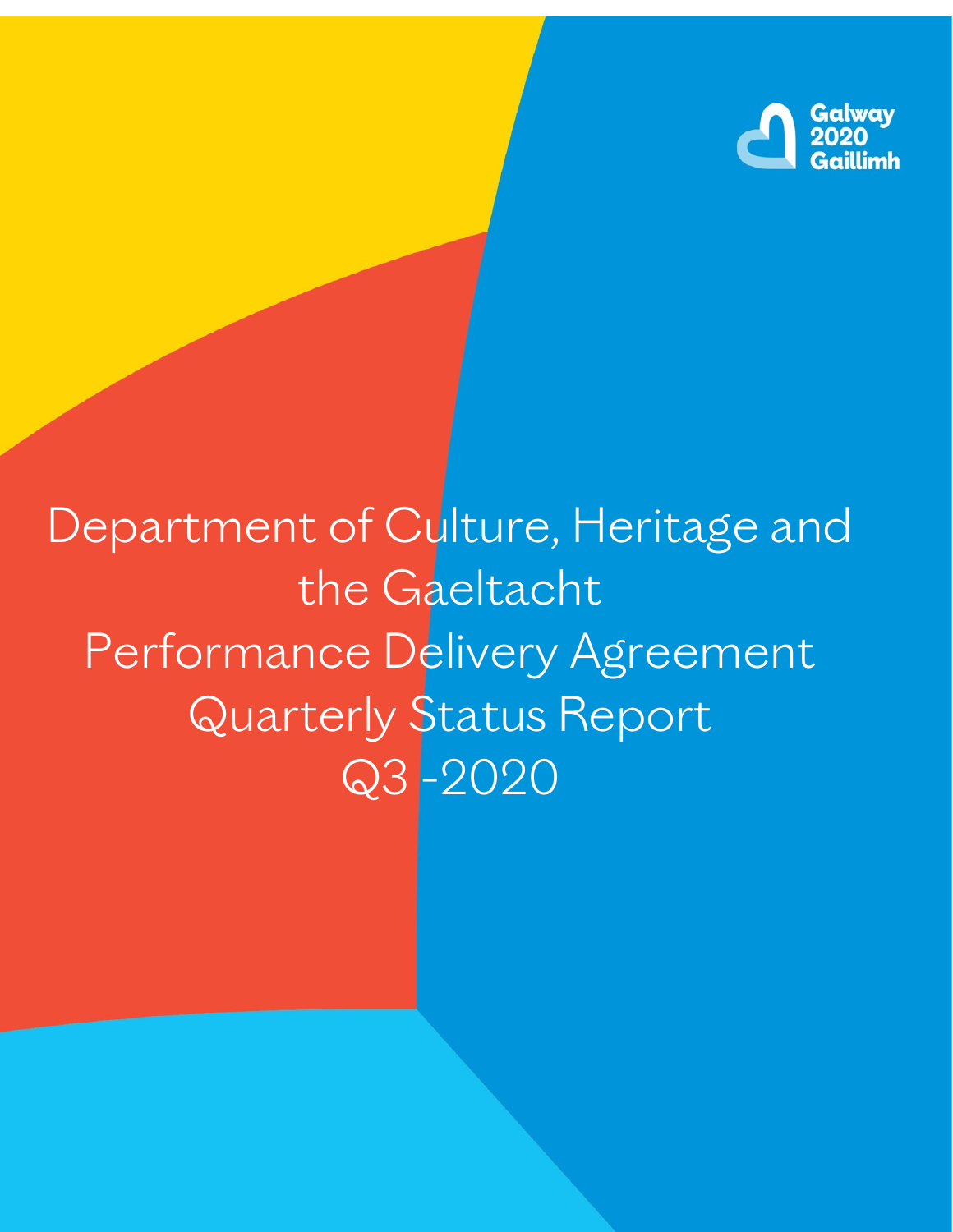

#### **Quarterly Status Report**

#### **Performance Delivery**

#### **Agreement Between**

## **The Department of Culture, Heritage and the Gaeltacht**

**and**

#### **Galway Cultural Development and Activity Company Limited by Guarantee**

# **T/A Galway 2020**

#### **Introduction**

Galway 2020 has undertaken to hold a quarterly reporting meeting with all public funders and a separate bi-lateral meeting with the Department on progress against milestones under the Performance Delivery Agreement signed on 6 November 2018.

This report includes progress on meeting agreed milestones under the key performance indicators outlined in the Agreement and includes the following sections:

- Overview of progress on delivery of the programme;
- Updates on governance arrangements, risk management and staffing;
- Progress on Partnership Programmes; and
- Progress on the monitoring and evaluation, and Legacy programmes.

This report is accompanied by an Independent Accountant's report confirming that best financial practice has been applied in respect of the expenditure for which funds are being drawn down.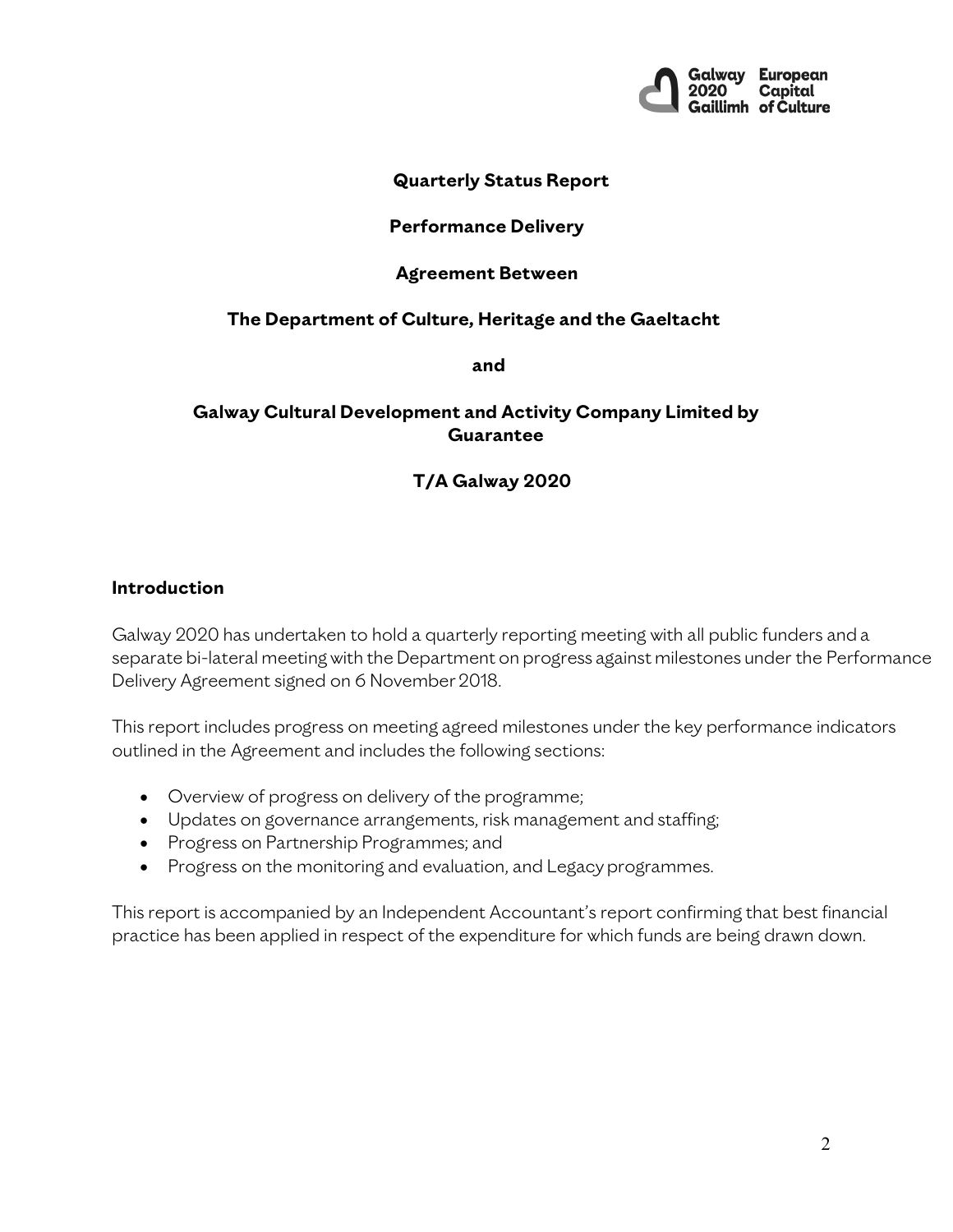

## **1. Galway 2020 Cultural Programme Update**

Following a formal submission on the re-imagined programme on the  $28<sup>th</sup>$  May 2020, on 15<sup>th</sup> July Minister Catherine Martin approved the Galway 2020 revised cultural programme to include 27 projects for delivery by end March 2021

#### **1.1 Announcement of the Re-Imagined Programme**

On 13th August 2020 the revised programme was announced and was presented online. Prearranged media coverage included an interview with The Irish Times, which resulted in a detailed piece outlining the scale of the programme that would go ahead, despite the challenges presented by Covid 19. A live radio interview on Galway Bay FM was also scheduled, which featured the CEO and Head of Programme speaking about the process of working to reimagine the programme, as well as the programme itself.

Further to this, a number of local and national media coverage was secured, detailing that Galway 2020 European Capital of Culture was proceeding with delivering a cultural programme from September – March.

We worked with our media partners RTE and TG4 to create a TV, Radio and Digital campaign to announce the reimagined programme. The concept of the campaign was to acknowledge the challenges we've faced and demonstrate the passion and resilience of our artists to proceed and deliver an extraordinary programme of events from September – March.

The ad aired across RTE TV channels and radio stations as well as being promoted across the broadcaster's digital platforms, attracting significant engagement and positive feedback.

Having re-engaged with our radio media partners a schedule of editorial slots to promote events from the programme have been agreed.

Working closely with our cultural partners on specific event promotions we support this activity as well as securing specific promotional and editorial opportunities. This has resulted in significant national media coverage across outlets such as RTE, Irish Times, Irish Independent.

In addition, we continue, where possible, to seek international media opportunities and have successfully secured a number of features and news pieces in outlets such as International Arts Manager Magazine and Euronews.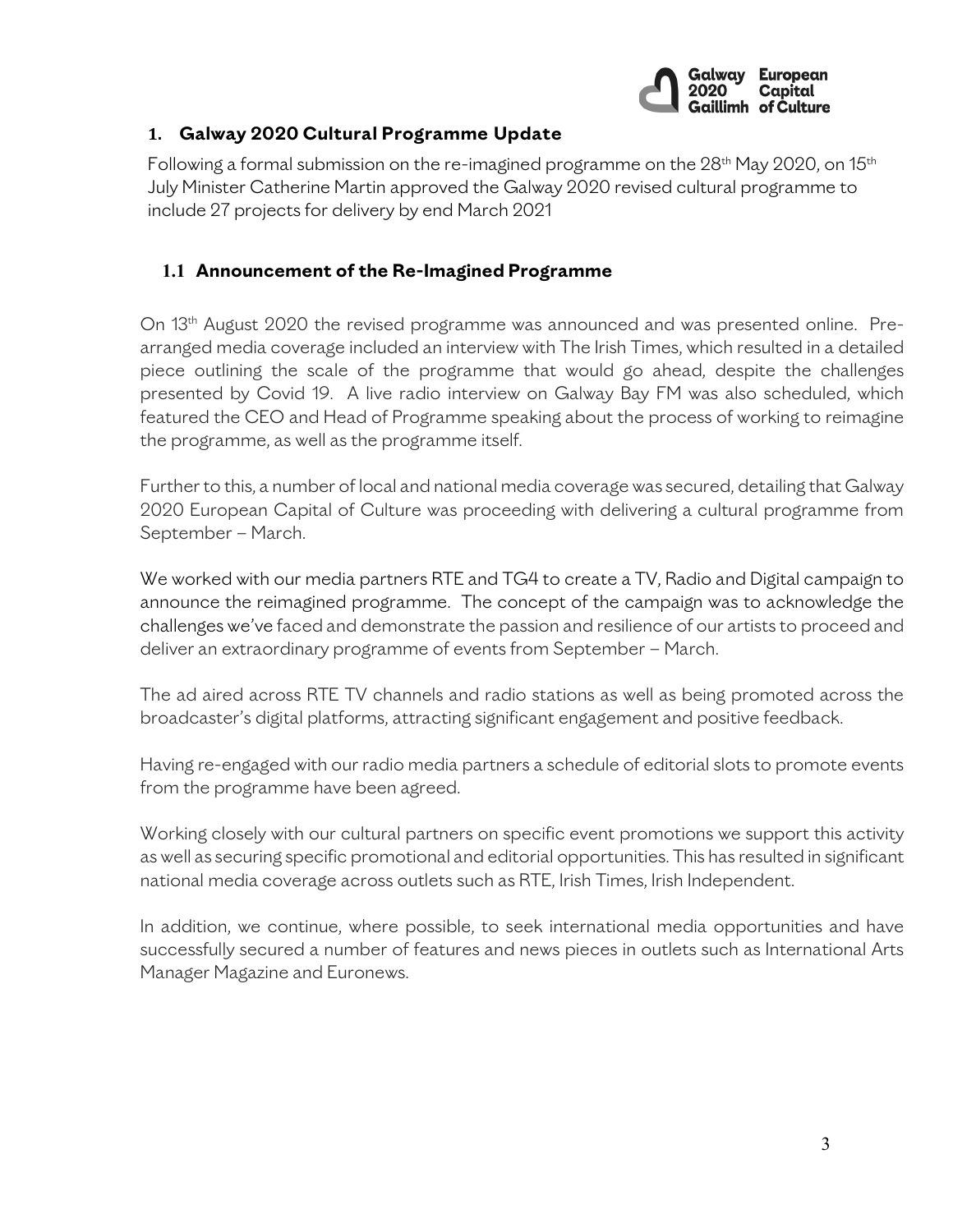

# **1.2 Cultural Programme Events Q3 2020**

Galway 2020 continues to work closely with all key stakeholders on the delivery of our programme of events within the safe parameters of the public health guidelines and restriction Since the announcement of the programme the following projects took place in September:

#### **Gilgamesh by Macnas, 1 September – 30 November, Galway City and Macnas.com**

Master storytellers Macnas brought a dramatic new interpretation of the world's oldest story to Galway – the legend of Gilgamesh. The extraordinary adventures of Gilgamesh will unfold across city, county and online and sees Macnas elevate its signature style and challenge the boundaries and possibilities of traditional theatre and storytelling, outdoors and indoors and at Macnas.com. Gilgamesh will continue to unfold across the coming months.

## **Mirror Pavilion by John Gerrard, Galway International Arts Festival Autumn Edition, 3 – 26 September, Claddagh Quay, Galway City**

Galway International Arts Festival commissioned by Galway 2020 presented Mirror Pavilionby artist John Gerrard. A 7-metre cubed mirrored structure, fronted by a high-resolution LED wall featured simulated virtual worlds. Using cutting edge digital technology, it is one of the largest outdoor installations ever to be seen in Ireland. The second iteration on the project will take place in March 2021 at Derrigimlagh Bog, Connamara.

#### **To the Island written by Patricia Forde.**

The launch of To the Island, an enchanting story written by Galway's Trish Forde, beautifully illustrated by Nicola Bernardelli and published by Little Island. A story about a little girl who visits the strange and mythical island of Hy Brasil, off the west coast of Ireland, but then follows her heart home to Galway. The project launched on the 10<sup>th</sup> September where the book was gifted to children at St. Augustines Primary School, Clontuskert, Ballinasloe.

We continue to distribute the book to primary schools across the county and city with readings in the school yards from the mobile Library Service.

#### **Aerial/Sparks created by Louise Manifold, Online & various locations on Inis Óirr**

The rugged beauty of Inis Óirr, the smallest of the Aran Islands was the setting for Aerial/Sparks which invited the audience to connect in person and online with one of the last unknown spaces on earth, the ocean wilderness. Seven artists, writers and composer from across Europe have produced a series of compelling standalone artworks for exhibition and radio broadcast, inspired by their experiences of joining research expeditions on board the Marine Institute Ireland's RV Celtic Explorer.

**Virtual Programme**: A dedicated virtual programme of events for Ars Electronica 2020, the world-renowned festival for art, technology and society accompanied the main programme through a series of online conversations titled Garden GALWAY by Aerial/Sparks between artists and Marine Scientists online from 9 – 11 September.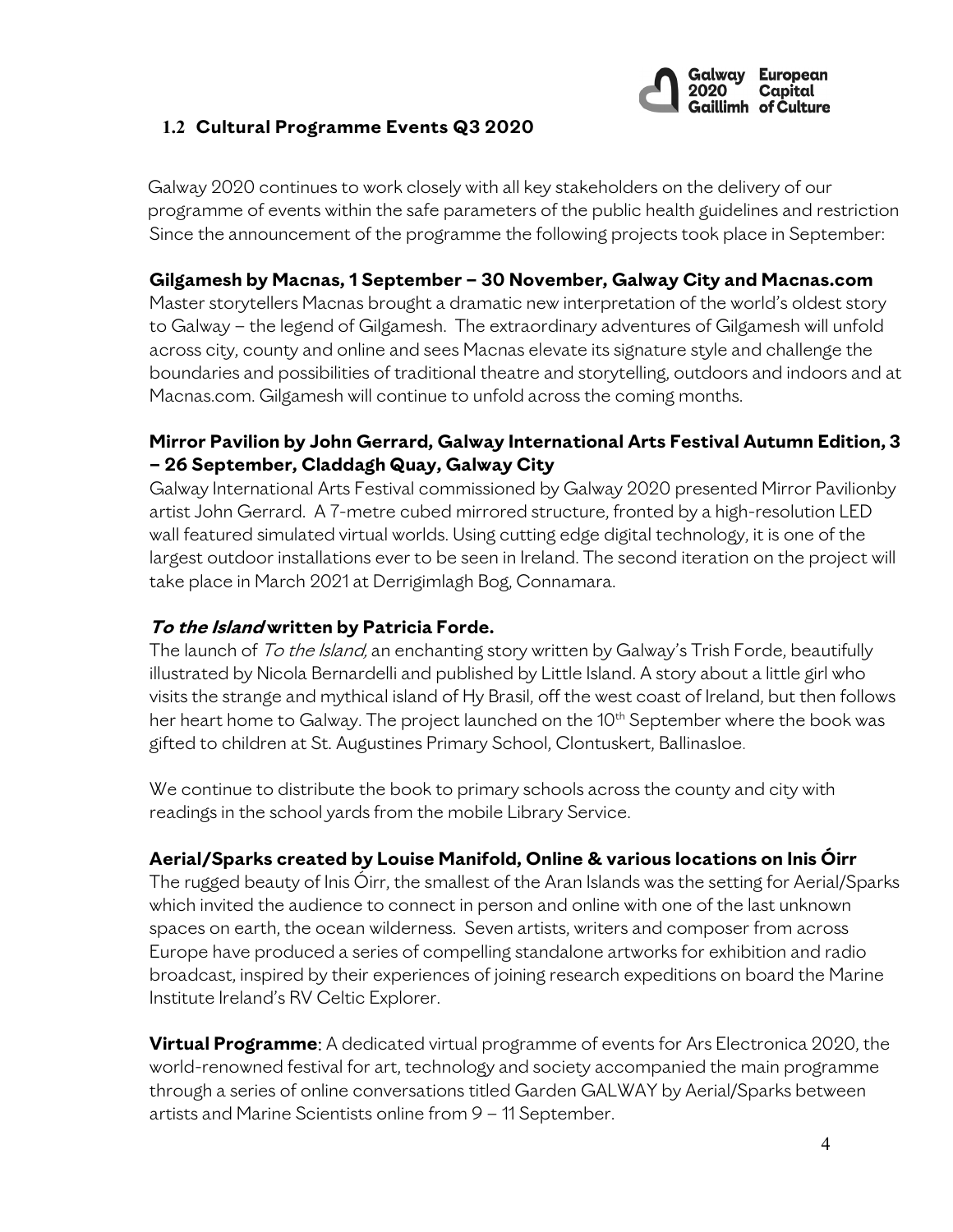

**Exhibition:** Visitors to Inis Oirr between 11 – 27 September explored the island by foot to discover sound works housed in a lighthouse, an old handball alley, a church and Áras Éanna, Europe's most westerly Arts Centre.

The exhibition will now be made available online until the 31<sup>st</sup> October.

#### **Monument, Galway City Museum**

Monument is a multidisciplinary exhibition representing archaeology, architecture, craft and design, cultural landscapes, tangible and intangible heritage, construction, sustainability and the social history associated with the monuments on the islands. The exhibition features never-before-seen material from the 1990s archaeological excavations at Dún Aonghasa as well as specially commissioned craft pieces by some of Ireland's most respected makers. The Exhibition opened in August and will run until March 2021.

## **DruidGregory , 15 September – 17 October, various locations throughout the county**

Druid returned to live theatre in the magic fields, woods and gardens of Coole Park in a tribute to, and an animation of, the life and works of Galway's Lady

Augustregory. **DruidGregory** which included six of Lady Gregory's one-act plays, performed by a company of 12 actors and musicians, and directed by Garry Hynes. This was followed by a barnstorming 14 venue, four-week tour of Gregory's beloved County Galway, from Portumna to Glenamaddy, Ballinasloe to Clifden, and many more communities in between. As part of the Education and Community strand, **DruidGregory** also included one-off, outdoor performances of Galway writer Tom Murphy's first play, On the Outside (written with Noel O'Donoghue).

# **Culture Night 2020**

Galway 2020 celebrated Culture Night 2020 in partnership with the Arts Council and Galway City Council with a dedicated programme of events across the City and County on September 18th. The Galway 2020 Wavemakers were working at the printworks for the GMIT exhibition in partnership with Galway City Council, there were a number of events including Monument and Mirror Pavilion and also Hope It Rains.

# **Hope It Rains | Soineann nó Doineann Drowned Galway – 18 September, Galway Atlantiquaria Salthill, Church Lane and New Dock St, Galway City**

City walls became backdrops for photo montages by artists Joe Lee. Set against familiar Galway views, they feature designs by Irish and Palestinian artists, Sohail Salem, Emily Ní Bhroin, Deirdre Kennedy, Jeni Roddy and Arran Murphy. The art works are located

- Atlantiquaria Salthill
- Church Lane
- New Dock St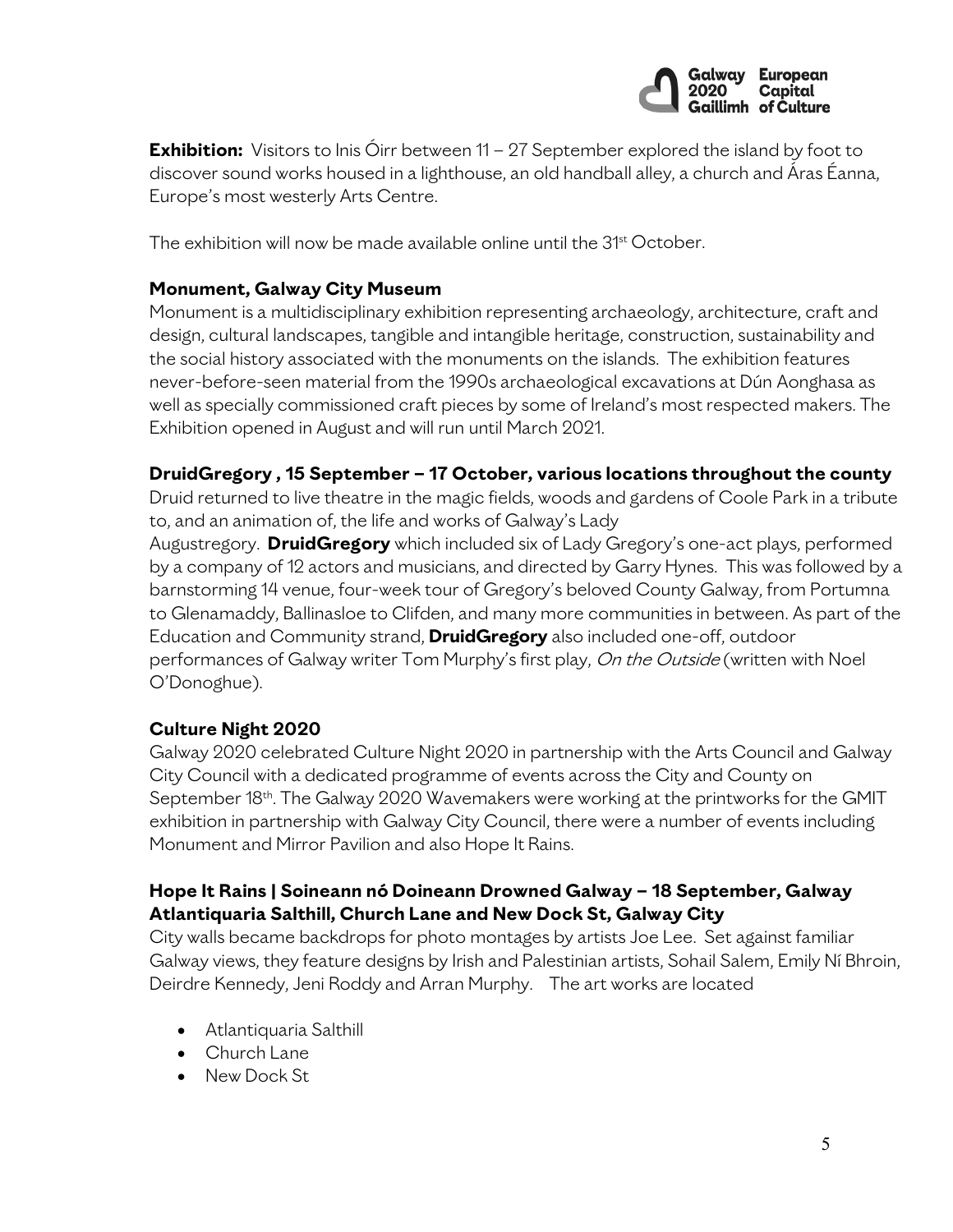

# **Language**

Language is one of the three themes of the Galway 2020 programme – language, landscape and migration. The Irish language is embedded throughout the programme. Galway 2020 highlighted some of its Irish Language projects online on the 26<sup>th</sup> September 2020 to celebrate EU Day of Languages and throughoutSeptember the following events celebrated language and the Irish language in particular:

# • **Turas Chonamara, Faoi Rún 8 September, Online & In-person**

Faoi Rún is a series of site-specific artworks set on the Ros Muc peninsula tracing the interplay between landscape, climate and culture. Inis Mór artist Seán Ó Flaithearta's **Drowned Sky** portraits pay homage to Ros Muc personages. Composed of bog and weather, it echoes the patterns of seasonal turloughs, referencing the ingenuity of traditional ways of working within and with the natural landscape.

# • **Turas Ghaeltacht Chonamara 8 September, Online**

Turas Chonamara is a digital and audio map documenting the rich Irish language music, oral and literary culture of the Conamara Gaeltacht, and its unique sense of place. Created through a large-scale community mapping project, with contributors from Carna to Cois Fharraige. You are invited to download the map – listen to local voices sharing hidden treasures, and discover places through the stories, songs and music. The map is in Irish, the language of the Gaeltacht community, with French and English translations.

# • **Óró.. 21 – 26 September, Unit 2, Carraroe Industrial Estate**

A live theatrical experience, fusing contemporary dance, theatre, music, poetry and visual art to tell a story about language, identity and survival. Óró.. interrogates how we must re-imagine our society post Covid-19 to ensure our continued existence on this planet, not just physically and economically, but also culturally.

# **1.3 Schools Programme**

Galway 2020 remains committed to working with schools. We are working closely with the PDST (Professional Development Service for Teachers), GRETB (Galway and Roscommon Education and Training Board) and individual schools on the delivery of our schools programme. Given the restrictions in schools, in line with the re-opening, many of our projects have been revised. The following are the confirmed schools projects;

# **DruidGregory- Primary Level (Lady Gregory Focus)**

Druid have developed an education programme for the first time. The resources created as part of the below will be uploaded to a new Education Page on druid.ie and available there for free download.

The schools resources include;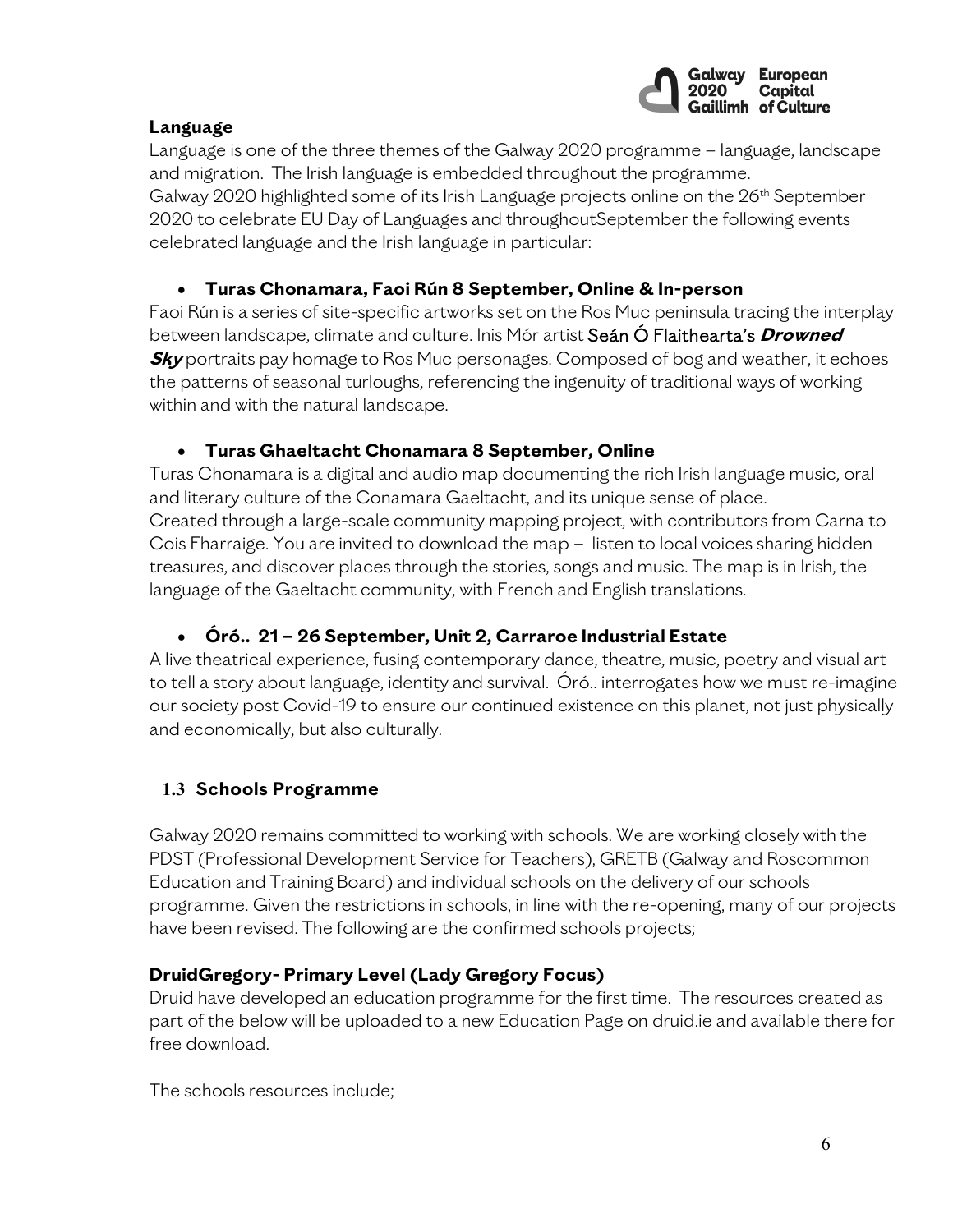

- 6 x single-page Activity Sheets about Lady Gregory will be created for 3 distinct levels (Junior, Intermediate, Senior). These will have some fun exercises such as crosswords, wordsearches etc. plus an opportunity for further engagement by submitting some creative writing responses.
- 2 x Videos aimed at Primary:
	- o Who is Lady Gregory?
	- o Actors from the DruidGregory company reading out some of the responses submitted as part of the further engagement exercises
- A bespoke Lady Gregory bookmark sent out to all primary school children in Galway
- Teacher Resource Pack

#### **Druid-Secondary Level (Tom Murphy Focus)**

- 3 x secondary schools performances of On the Outside booked in (Kinvara, Glenamaddy, Tuam) and a possible further 3 with discussion ongoing. These performances included post-show discussion with key members of the acting company.
- Education Pack aimed at TY-level about the play and the cultural context.

#### **Virtually Here - Teacher training from the Immersive Classroom Project**

In partnership with the PDST Galway2020 will now deliver an online teacher training module in the world of AR and VR. Two artists JoJo Hynes and Jennifer Cunningham will pilot the work in 6 primary schools in partnership with CISCO and PDST. The project moved into development in September 2020.

#### **To the Island**

In partnership with the Mobile Library Service, To the Island will be gifted to every child starting school in Galway throughout the year.

Galway 2020 have commissioned artist Anna Mullarkey to create music to accompany the book and both Anna and Patricia Forde, author of the book, will tour to a number of schools via the library service for readings and performances.

#### **Symphonic Schools**

Symphonic Waves will continue the Symphonic Schools project in both Tuam and Ballinasloe with a focus on brass and woodwind.

#### **Monument-Schools**

Galway City Museum developed a schools programme as part of Monument and this includes;

- School to attend the exhibition
- Teachers' Resource Pack
- Touring Exhibition to Schools in the City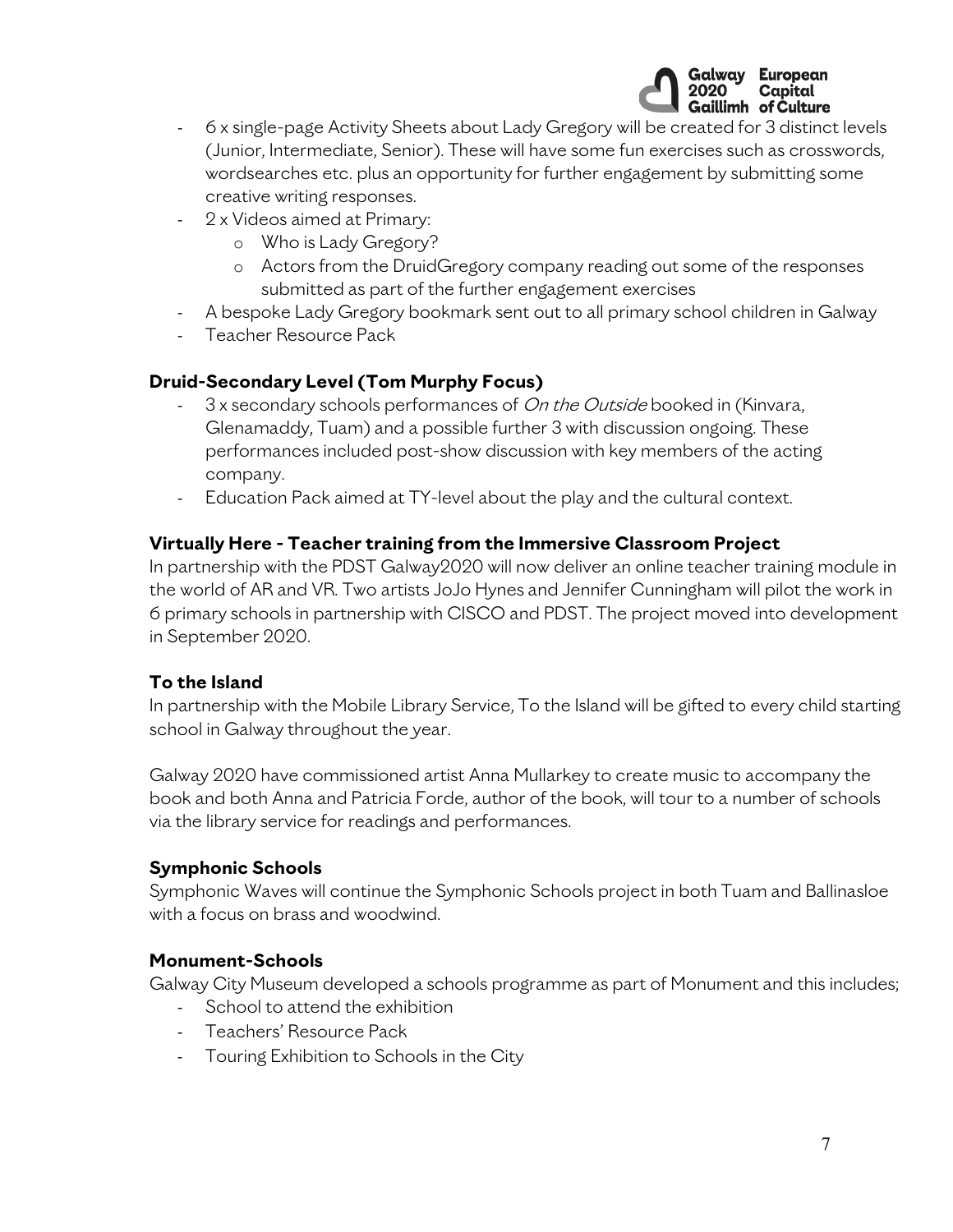

## **1.4 Small Towns Big Ideas**

A thorough assessment of the Small Towns Big Ideas programme was completed in Q3. This involved direct consultations with all of the local organisations delivering Small Towns Big Ideas projects with a view to identifying the best possible pathways to delivering these projects with local communities across the city and county. The outcome of this work produced a revised calendar of events for some 30 different projects, all to be delivered between September 2020 and March 2021.

The following Small Towns Big Ideas projects culminated in Q3

#### **Am I Nature – 18 September, Merlin Woods Community Garden, Doughishka, Galway**

Am I Nature is the first in a series of three magical woodland events. Covid-19 has challenged us all to reassess our lifestyles, values and relationship with nature. Am I Nature is a mockumentary told through the eyes of Merlin Woods wildlife and poses important questions for us all – how was the recent lockdown been positive for nature, wildlife and people? And with the gradual return to 'normality' will the positive impacts on nature have a lasting effect?

#### **Reimagine Loughrea – Loughrea, Co. Galway**

Reimagine Loughrea saw the placing of a unique site-specific installation, Through Thinning Landscapes at The Walks in the historic heart of Loughrea. The installation drew attention to the loss of the richness of life in the Irish landscape and to inspire people to take action to resolve urgent biospherical issues. See project video here [https://vimeo.com/464802693.](https://vimeo.com/464802693) Over the course of 3 weeks ( $18<sup>th</sup>$  Sept to  $10<sup>th</sup>$  Oct) the project hosted a number of in-person and digital events including outdoor discussions with the local community, a livestreamed discussion on Culture Night and digital projections as part of the Architecture at the Edge festival. The installation has now been dismantled and the timber donated to Loughrea Men's Shed.

#### **What Is The Stars? – Gort, Co. Galway**

"What Is The Stars?" , a classical music concert performed and filmed in the grounds of Coole Park. Originally planned by community arts promoters Coole Culture as a series of events over the weekend of 25-27th September to celebrate the Royal Astronomical Society's 200th birthday and the Galway 2020 programme, **"What Is The Stars?"** was performed on 26th September. Conducted by David Brophy the ensemble performed Mozart's Jupiter Symphony and also two new works by young Irish composers. See full concert film here [https://vimeo.com/462541781/a6d321f721.](https://vimeo.com/462541781/a6d321f721)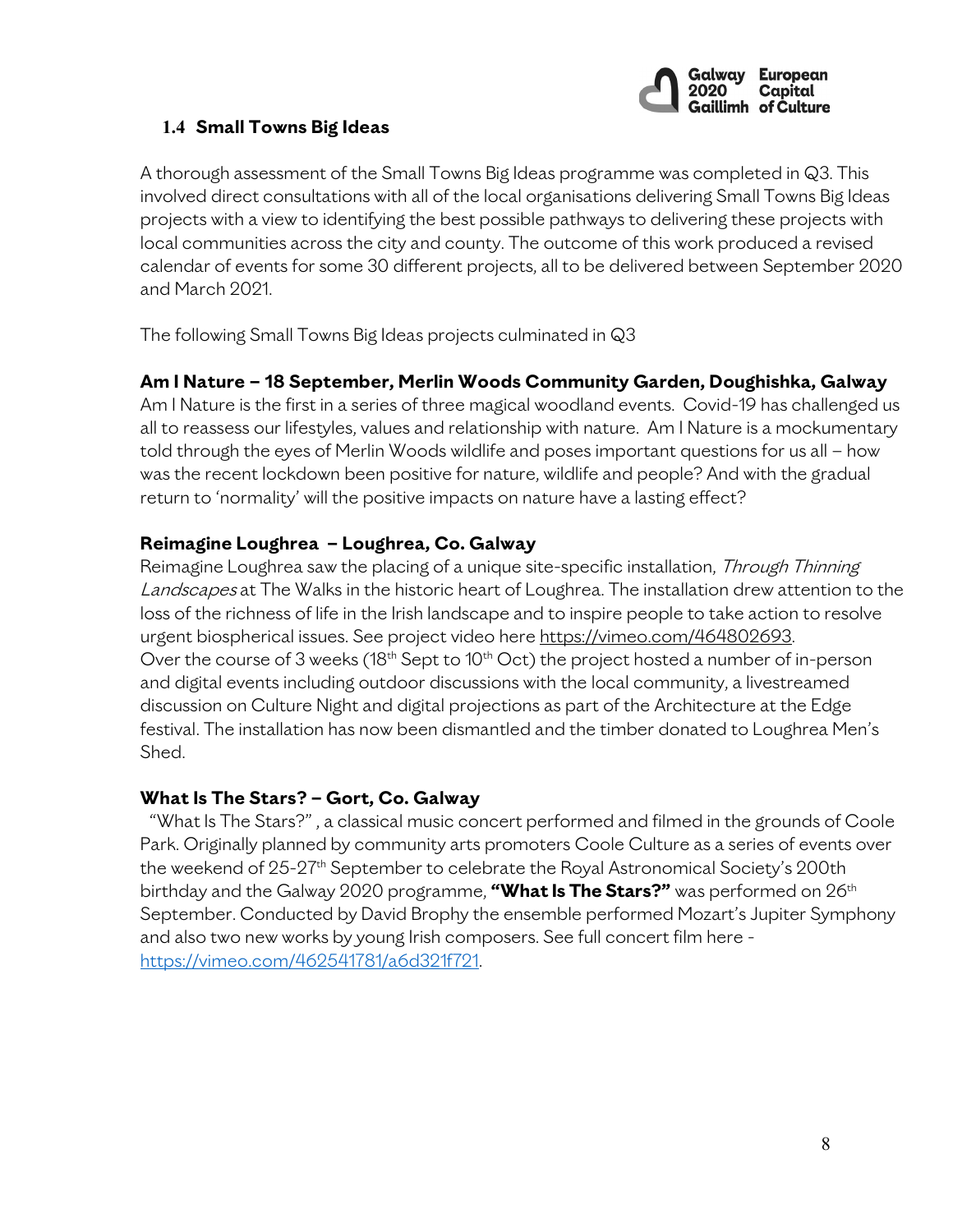

## **1.5 Wavemakers Volunteer Programme**

The Wave Makers activities resumed in late July

The first action by the Volunteer Manager was creating a Covid-19 survey which was sent through the Volunteer Software to all 820 volunteers in the database (these are all those who went through the full registration process including a Face-to Face meeting). Recruitment had closed before the pandemic as we had reached capacity.

Of these, 342 have confirmed they wish to continue volunteering for Galway 2020 as Wave Makers, 48 have resigned (most of these have moved back to their home country), 64 have opted for the option of being kept on hold and 362 have not confirmed their preferred option yet.

A Covid-19 video induction covering symptoms, hygiene measures and volunteer procedures related to Covid-19 which all Wave Makers are asked to complete before they return to volunteer, together with a Covid pre-return to volunteer form. The induction is available for the Wave Makers on the volunteer software app, together with the other training modules.

In preparation for the start of the reimagined programme, the Wave Makers have been active mostly in community engagement activities namely beach clean-ups and assisting the popular Saturday St. Nicholas Market with their new one-way safety system implemented because of Covid-19. Both activities have been very successful and have provided exposure for Galway 2020 among the community.

In relation to the Galway 2020 programme delivery Wave Makers have been engaged in roles ranging from invigilating, stewarding, meet and greet with:

- **Tulca** Unselfing, Nun's Island
- **Hope It Rains**, Le Deluge
- **Monument**, Galway City Museum 23 Wave Makers have committed to volunteer weekly at Monument in the city Museum and started at the beginning of September. The engagement has been very positive, and the museum curator has suggested offering those Wave Makers further induction.
- **Mirror Pavillion**
- **Reimagine Loughrea – Small Towns Big Ideas Project**
- **Culture Night**: Wave Makers were active at a few different events on Culture Night:
	- o Wave Makers Hub info point and invigilating Hope it Rains video installation
	- o Drowned Galway- Hope It Rains performance between photomontages
	- o Changes, Change Hope It Rains mural installation
	- o Reimagine Loughrea
	- o Are We Nature? -Merlin Park, Small Towns Big Ideas Project
	- o Umbrella Takes Flight- Hope It Rains Athenry
	- o GMIT Graduates Art Exhibition Printworks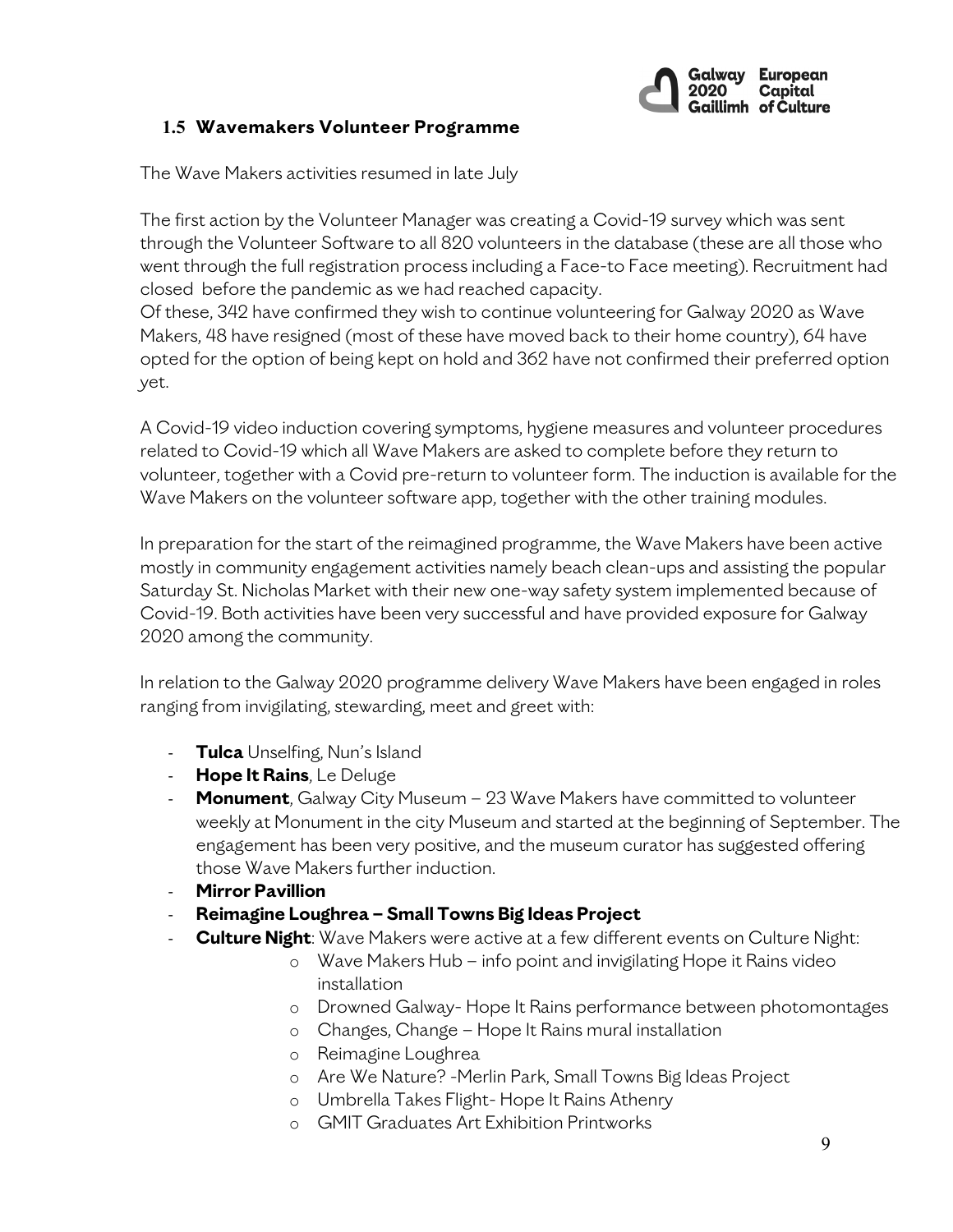

- **Aerial Sparks, Inis Öirr** 4 Wave Makers assisted curator Louise Manifold for the whole duration of the art trail manning the locations, invigilating, helping with setting up and dismantling of artwork. The contribution of these Wave Makers has been hugely important and outstanding.
- **Oró.. -An Ceathrú Rua**

## **Wave Makers Hub:**

The Wave Makers Volunteer Hub has reopened in some capacity since the end of July. Initially it was an office space for the Volunteer Manager and still continues to be (pre-restrictions) and is also used by the Galway 2020 Community Engagement Officer as a hot desk. Since the beginning of September Wave Makers have also started volunteering in the hub at the info point, assisting with queries from the public and with any other tasks needed in the hub. Covid-19 safety measures are in place including PEP, limit on numbers, contact tracing log and social distancing.

We hosted the Galway International Arts Festival volunteer team for the month of September. The hub is also used as one of the locations for the Hope It Rains Drowned Galway walking tours as part of Galway 2020.

## **Online Activities:**

As a result of the work behind the scenes activated by the European Capitals of Culture Volunteers Network, of which G2020 is an active member, two major projects set off in the last few months under the umbrella of the network:

- **'Share Your Story'**

# - **'Discover My City'**

The first episode of Share your Story involved one of our Wave Makers who was featured in conversation with another international volunteer met at SIBIU International Theatre Festival in 2018 as part of an ECOC volunteer exchange.

The first episode of Discover My City was about Galway and the Volunteer Manager, who devised the project, coordinated 7 Wave Makers who prepared specific presentations about Galway and showcased them to a wider audience made up of volunteers and volunteer managers of other ECOCS in September. This is an ongoing project with the next episode featuring Novi Sad. It has also inspired one of our Wave Makers who has an intellectual disability and is now preparing a presentation about Galway from the perspective of young people with disabilities in his hub. This will be presented to the other Wave Makers online on 17th November.

Both projects also featured the artwork of one of our Wave Makers. We have ongoing digital volunteer opportunities.

# **1.6 International Relations**

International Relations continue to be important and there is a strong European dimension embedded in many projects across the programme and across the wider project. Throughout the lockdown period Galway 2020 has continued to engage and work closely with the international embassies and cultural institution based in Ireland, including the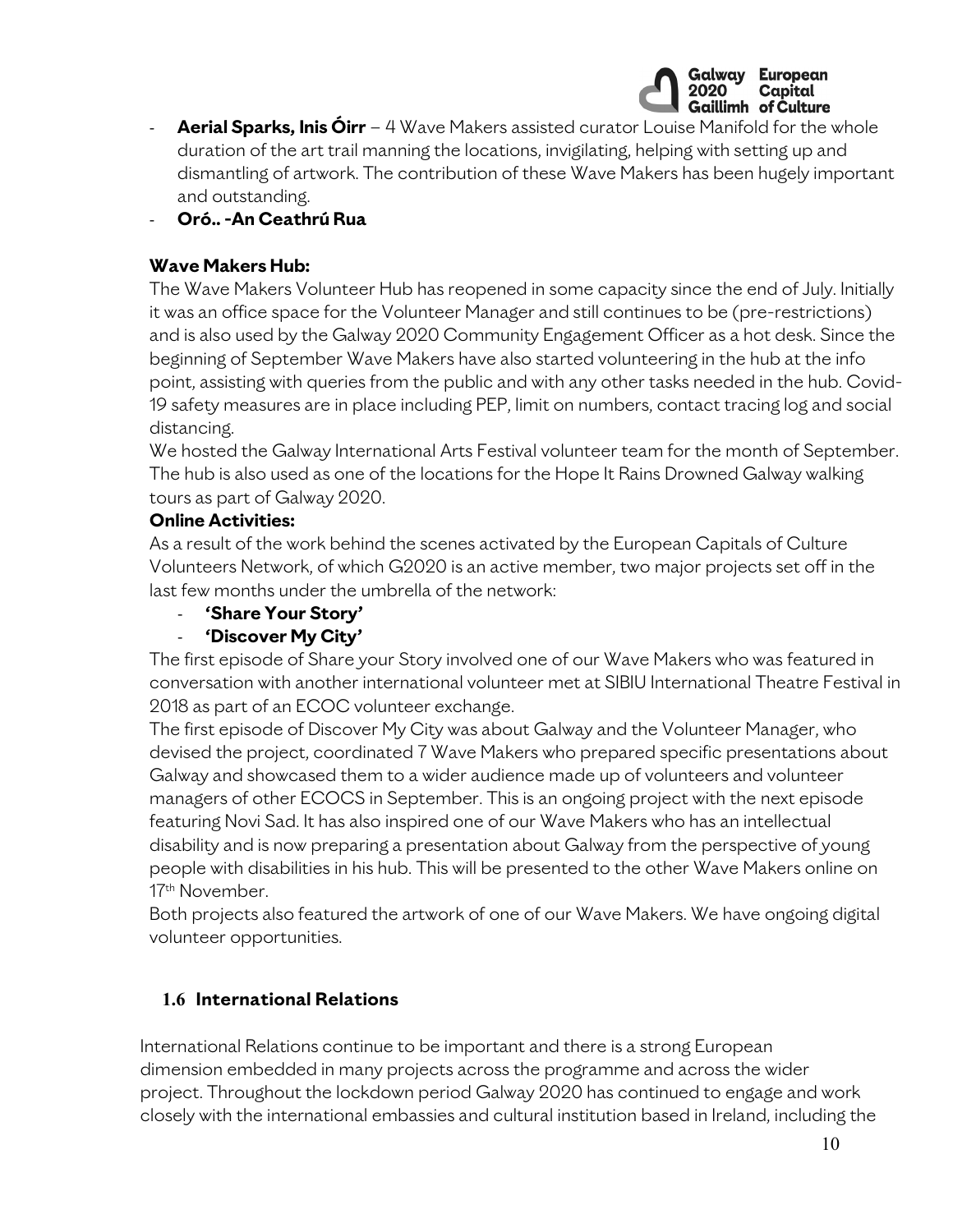

British Council, the Embassy of France in Ireland, Institut Francais, Event Scotland and the Goethe-Institut to explore future co-programming and collaborations opportunities in light of restricted artist mobility and other challenges brought about due to COVID-19.

# **1.6.1 EU-Japan Fest**

Galway 2020 continues to work closely with EU Japan Fest. There are a total of 10 projects which will feature Japanese Artists through the EU Japan Fest Foundation. Most of these will be delivered in an online capacity during 2020 and 2021.

During Q3 The Woodford Furnace Festival was delivered with support from EU Japan Fest

# **1.6.2 Other European Capitals of Culture (ECoC)**

Galway 2020 has continued to work closely with other ECoCs and bidding cities. We participated in the weekly meetings of the ECoC Network during this time to seek ways to support our artists and retain string EU connections in light of COVID 19

## **1.6.3 European Week of Regions**

Galway 2020 along with Matera 2019 and Rijeka 2020 have been selected to participate in the European Week of Regions in October 2020.

#### **1.7 Galway 2020 Links to The Galway Cultural Strategy 2016-2025**

|                | <b>Cultural Strategy Strategic Aim</b> | Galway 2020 Project                |
|----------------|----------------------------------------|------------------------------------|
|                | Access and Cultural Rights             | Small Towns Big Ideas/Legacy       |
| $\overline{2}$ | Cultural Heritage                      | Small Towns Big Ideas/Legacy       |
| 3              | Culture Education and Excellence       | Symphonic Waves/Legacy             |
| $\overline{4}$ | Culture Environment and Place          | Hope It Rains/Legacy               |
|                |                                        | John Gerard- GIAF Mirror Pavillion |
| 5              | Culture Economy                        | Galway 2020 audit of venues/Legacy |
| 6              | Culture, Health and Wellbeing          | Wires Crossed/Legacy               |
|                | Culture Information and Knowledge      | The Digital Components of our      |
|                |                                        | projects/Legacy                    |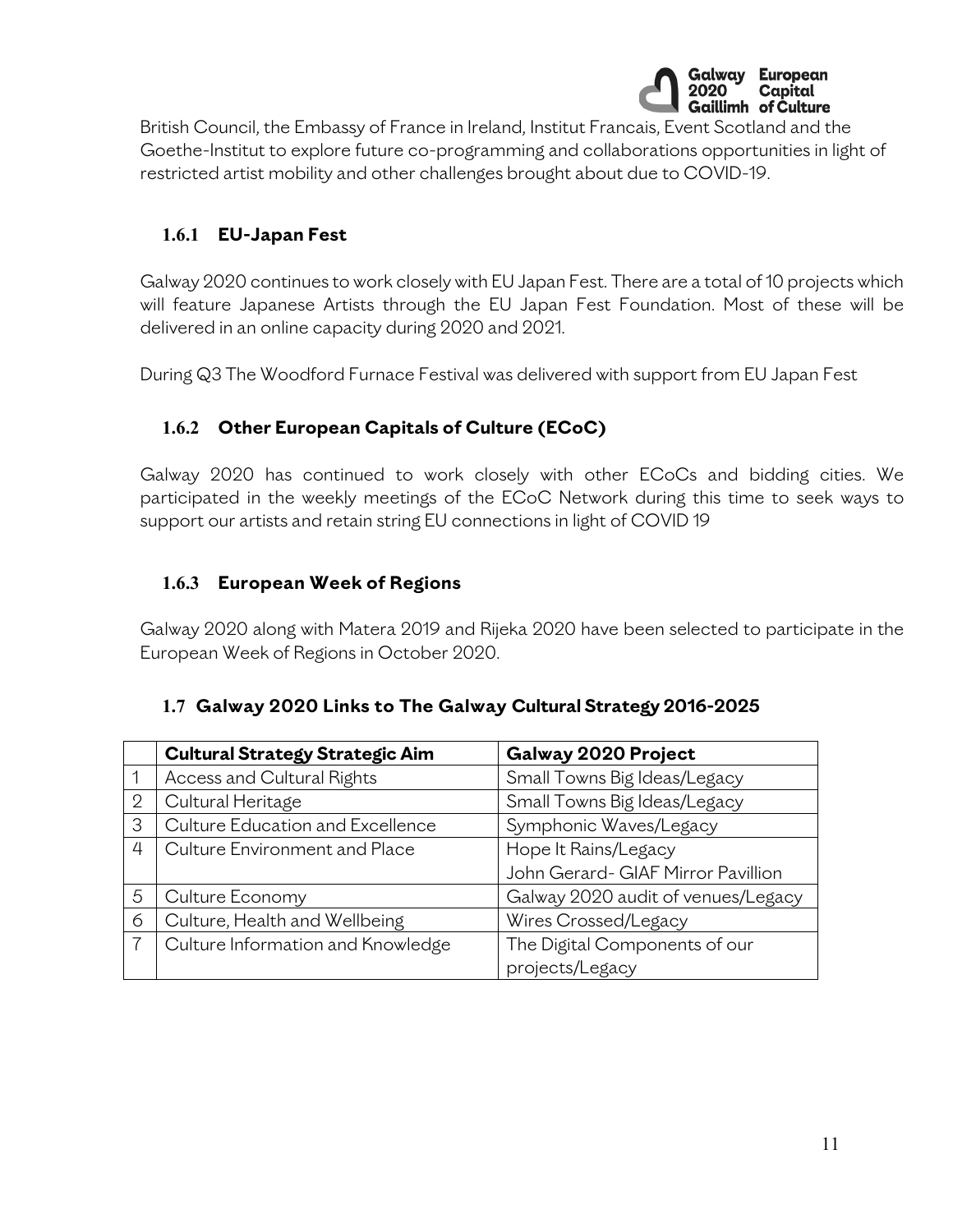

### **2. Audience Development Update**

Audience development continues to be an ongoing process since 2019.

During Q3, in line with their programme of work delivered The Audience Agency delivered three capacity building and skills development workshops with the Galway 2020 cultural partners, and organisations.

The scope of these workshops was to provide our cultural partners with the necessary skills and tools required to understand who their current audiences are, and therefore how to discover new audiences. This is particularly important in the new Covid-19 environment which we are operating within, whereby many of our cultural partners and organisations are moving much their work online

## **3. Governance and Risk**

All annual returns, registration of directors and other returns are fully up to date and filed in accordance with the Companies Regulations Office and Companies Act 2014. There is full compliance with the requirements of the Revenue Commissioners in relation to all relevant tax heads and a valid tax clearance certificate is in place for the Company.

# **3.1 Risk Register**

The Company has a risk register in place. It is presented to the Board on a regular basis. For each risk identified, mitigation is in place and the Board actively monitor all significant risks. The risks have been categorised into High/Medium/Low with an action plan and a risk owner. All risks are ranked based on the likelihood of occurrence and the impact should the risk occur.

Galway 2020 are actively engaged with cultural partners on an ongoing basis to assess the risk COVID-19 poses to programme delivery in light of the Government's public health guidelines and current restrictions. Due to the fluid nature of the public health situation, cultural partners are continually evolving and refining their project delivery plans, to respond and comply with government guidance.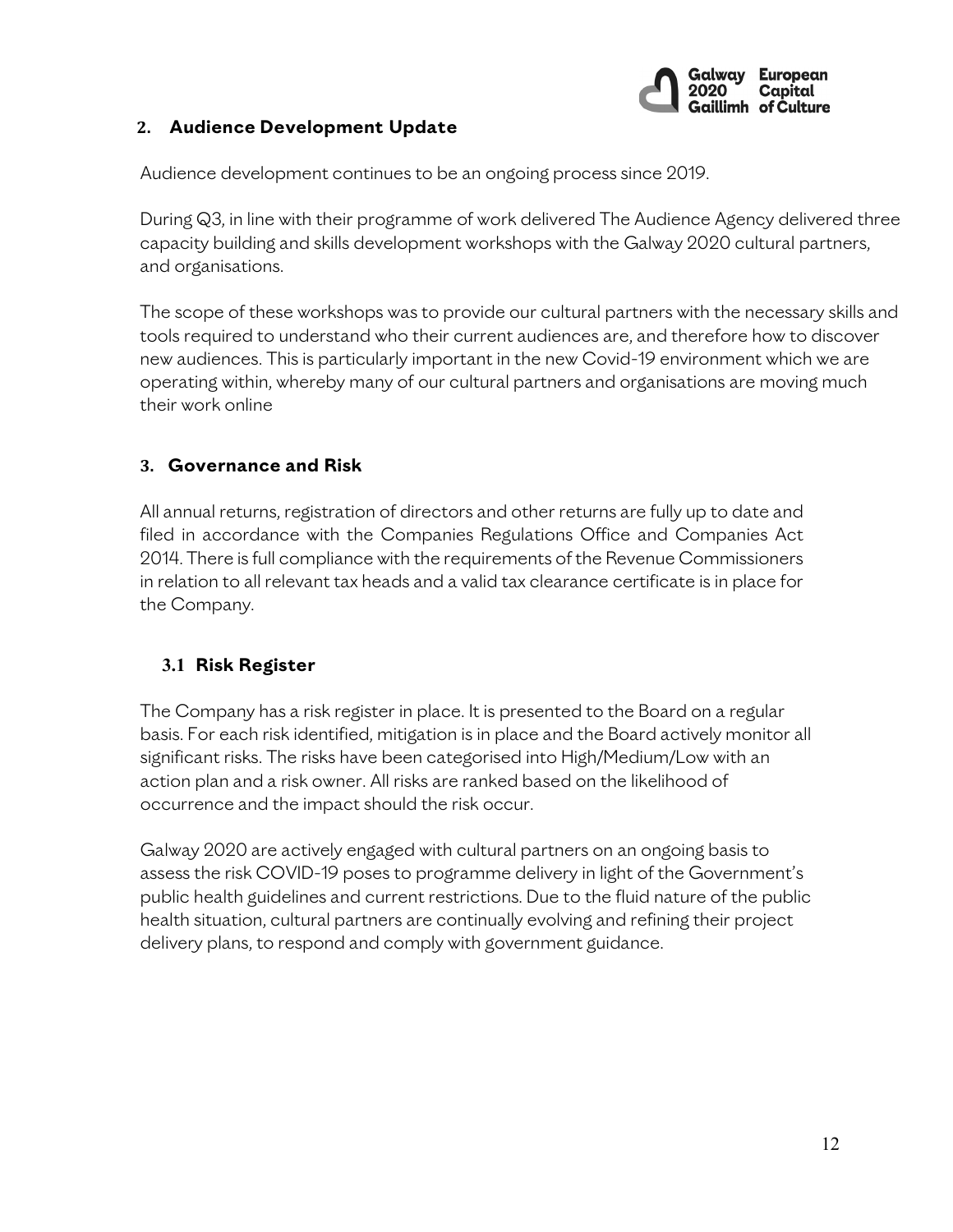

# **3.2 Board and Audit Committee Meetings**

The Board met on the following dates in the quarter:

21 August 25 September

The purpose of the Audit Committee is to monitor the integrity of the financial statements of the Company, reviewing significant financial reporting issues and judgements before submission to the Board. They assess the effectiveness of the Company's financial reporting procedures and review the adequacy and effectiveness of the Company's internal controls and risk management systems. The Audit Committee are obliged to meet at least three times per year. Outside of the formal meetings, the Audit Committee Chairperson maintains a dialogue with key individuals involved in the Company's governance.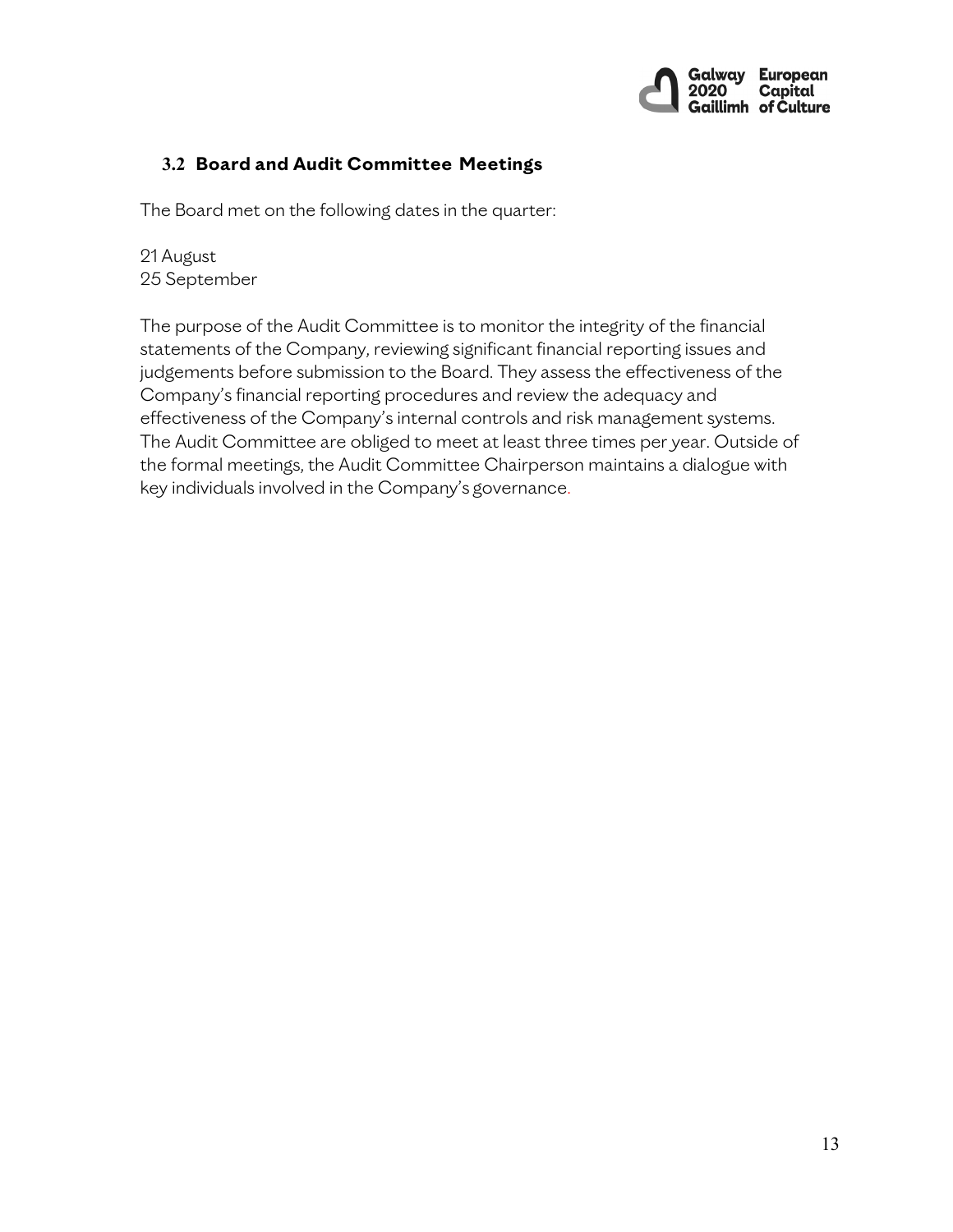

### **4. Finance and Audit**

# **4.1 Financial Statements**

| <b>Galway Cultural Development and Activity</b><br>YTD     |                      |  |
|------------------------------------------------------------|----------------------|--|
| <b>Income and Expenditure</b>                              | 30/09/2020           |  |
|                                                            | <b>Total</b>         |  |
| Income                                                     |                      |  |
| <b>Local Authority Funding City</b>                        | 302,200              |  |
| <b>Local Authority Funding County</b>                      | 744,600              |  |
| <b>Government Funding</b>                                  | 2,653,069            |  |
| Sponsorship and Other<br><b>EU Prize</b>                   | 773,981<br>1,500,200 |  |
| <b>Box Office</b>                                          | 15,104               |  |
|                                                            | 48,430               |  |
| Deferred Revenue and Capital Grants<br><b>Total Income</b> | 6,037,584            |  |
|                                                            |                      |  |
| <b>Direct Programme Funding</b>                            | 1,908,717            |  |
|                                                            |                      |  |
| <b>Programme Related Salary Costs</b>                      | 490,396              |  |
| <b>Programme Related Direct Costs</b>                      |                      |  |
| Production                                                 | 1,894,979            |  |
| <b>Professional Fees</b>                                   | 211,301              |  |
| <b>Travel and Hotels</b>                                   | 79,381               |  |
| Tourism, Programme Promotion and                           | 538,369              |  |
| <b>Content Development</b>                                 |                      |  |
| <b>Office Costs</b>                                        | 74,628               |  |
| <b>Other Costs</b>                                         | 29,172               |  |
| <b>Total Direct Programme Costs</b>                        | 5,226,942            |  |
| <b>Total Payroll Overheads</b>                             | 419,421              |  |
| <b>Non Payroll Overheads</b>                               |                      |  |
| <b>Professional Fees</b>                                   | 117,382              |  |
| <b>Travel and Hotels</b>                                   | 38,622               |  |
| <b>Office Costs</b>                                        |                      |  |
| Depreciation                                               | 20,811               |  |
| Insurance                                                  | 24,037               |  |
| <b>IT Costs</b>                                            | 41,870               |  |
| <b>Office Expenses</b>                                     | 6,715                |  |
| Other                                                      |                      |  |
| <b>Total Office Costs</b>                                  | 187,996              |  |
| <b>Other Costs</b>                                         | 47,221               |  |
| <b>Total Overheads</b>                                     | 810,642              |  |
|                                                            |                      |  |
| <b>Total Costs</b>                                         | 6,037,584            |  |
| <b>Net Surplus/Deficit</b>                                 | (1)                  |  |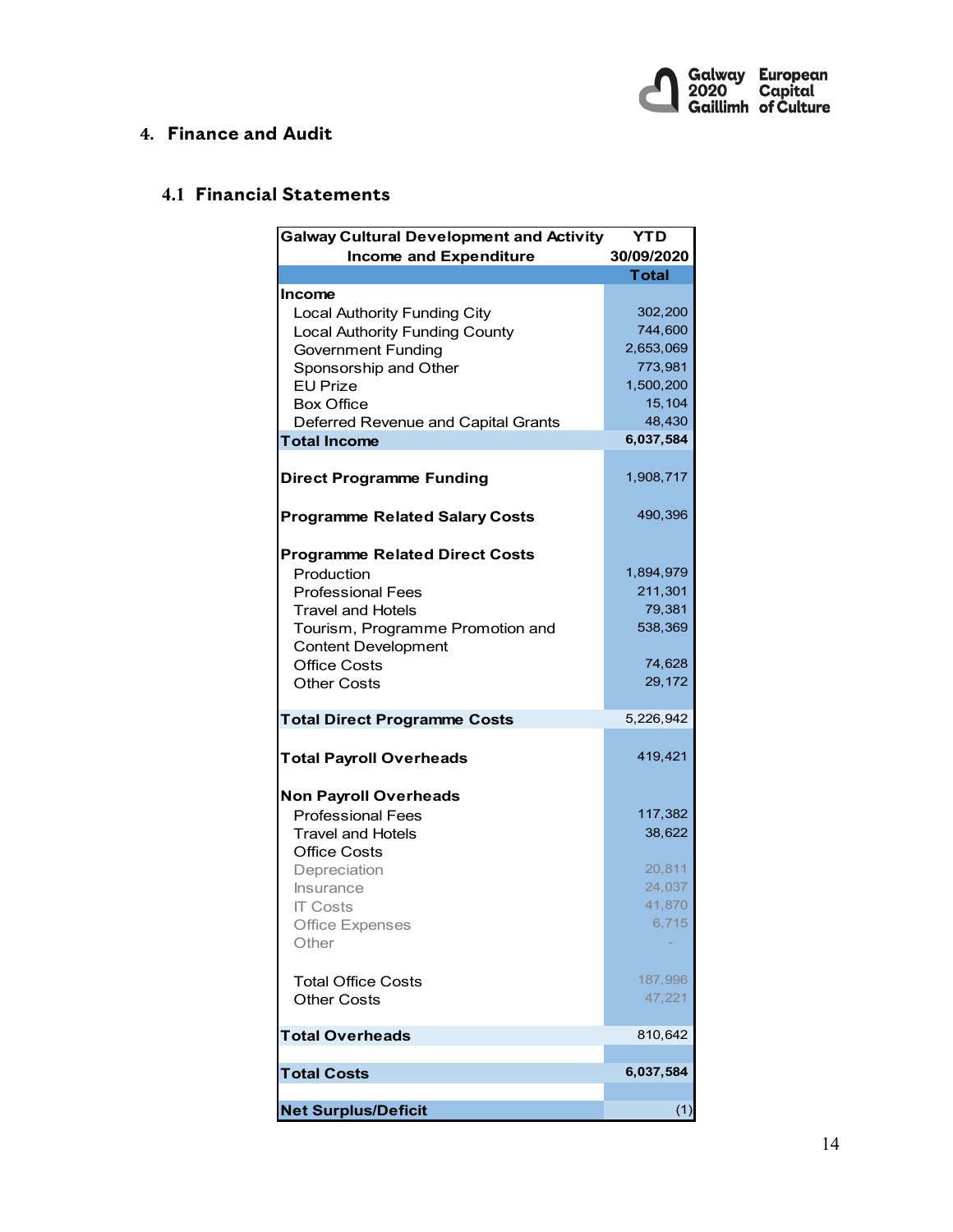

# **4.2 Internal Controls**

There are internal and financial control systems in place which have been reviewed and tested as part of the Independent Accountant's Quarterly Review which accompanies this report.

# **4.3 Projected Cash Flows**

The projected spend of funding received from the Department under the PDA Agreement is set out below.

| Oct 2020 to Jan 2021                |           |
|-------------------------------------|-----------|
| <b>Income</b>                       |           |
| Cash Balance 28/9/20                | 798,247   |
| DCHG Funding G2020                  | 2,505,016 |
| <b>DCHG Funding GCC</b>             | 1,211,876 |
|                                     | 4,515,139 |
| <b>Expenditure</b>                  |           |
| Programme Spend                     | 2,736,515 |
| <b>Trade Creditors and Accruals</b> | 170,465   |
| Overheads                           | 403,752   |
| Taxation                            | 228,848   |
| Monitoring and Evaluation           | 37,575    |
|                                     | 3,577,156 |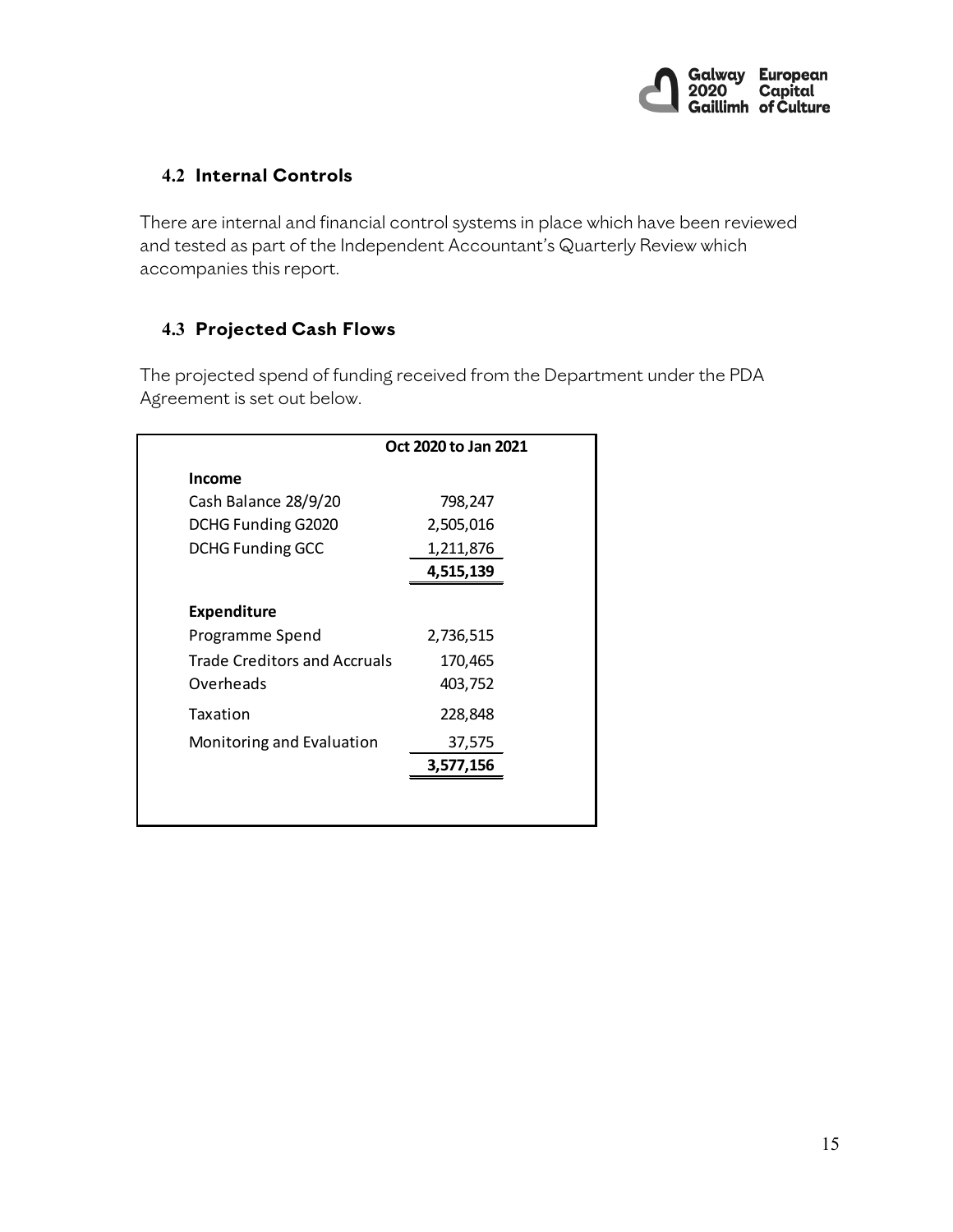

# **4.4 Staffing**

The Galway 2020 team is 11 at 30 September 2020. The team outlined below consists of full and part-time positions, equating to the equivalent of 7 full time employees.

| <b>Department</b>               |              |
|---------------------------------|--------------|
|                                 | <b>Total</b> |
| <b>Finance and Operations</b>   |              |
| Creative and Cultural Programme | З            |
| Communications                  | 2            |
| <b>CEO</b>                      |              |
| Volunteering                    |              |
| <b>Total</b>                    |              |

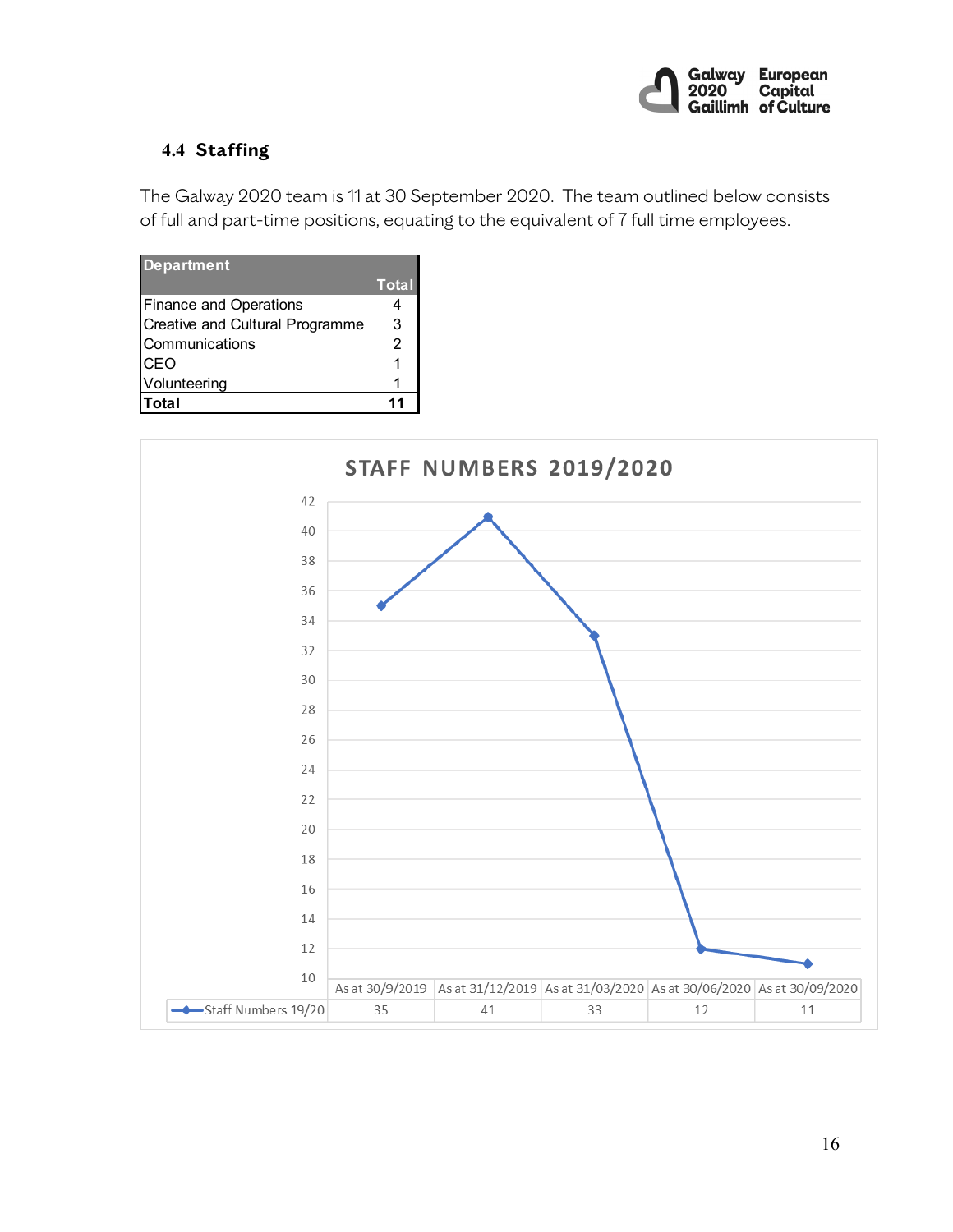

# **5. Partnership Programme**

The number of confirmed corporate partners and sponsors remains at 100 organisations, with cash and in-kind commitments to the value of €2,278,112. Of which €1,914,217 had been realised to date.

In light of the current health and economic crisis, Galway 2020 is currently reviewing the onward viability of fundraising and sponsorship income, and the activities of the Partnership functional area overall. We are examining the overall scale and scope of the commitments made to corporate partners and sponsors as part of their partnership agreements, in order to evaluate which activities are realistically deliverable under the current circumstances.

Throughout the pandemic Galway 2020 has continued to communicate with our corporate partners and sponsors and have continued to receive overwhelming support.

Throughout September the organisation had begun to reengage with its confirmed corporate partners and sponsors in line with the relaunch of the reimagined cultural programme.

|             | Cash $(\epsilon)$ | In-Kind $(E)$ | Total $(\epsilon)$ |
|-------------|-------------------|---------------|--------------------|
| Committed   | 968,511           | 1,309,601     | 2,278,112          |
| Realised    | 395,743           | 518,474       | 914,217            |
| Outstanding | 572,768           | 791.127       | 1,363,895          |

The cash and in-kind sponsorship position as of 30 September 2020 remains unchanged,

#### **6. Monitoring and Evaluation Programme**

The Audience Agency (TAA) are the appointed as the Galway 2020 Monitoring and Evaluation Partner for the European Capital of Culture in Q4 2019. The Audience Agency have been actively working with Galway 2020 cultural partners providing workshops and training in order to build capacity and develop a competency locally which will support these cultural organisation post the European Capital of Culture to understand and expand their audience base, and secure funding through the provision of quantifiable data.

Due to commence in Q2 2020 planned audience monitoring and data collection activities were postponed due to the pandemic. However, during Q3 revised plans were developed, which maximise the use of technology and digital mediums, allowing for audience monitoring and data collection activates to happen in a Covid-19 compliant manner.

During Q3, in line with their programme of work delivered The Audience Agency delivered three capacity building and skills development workshops with the Galway 2020 cultural partners, and cultural organisations.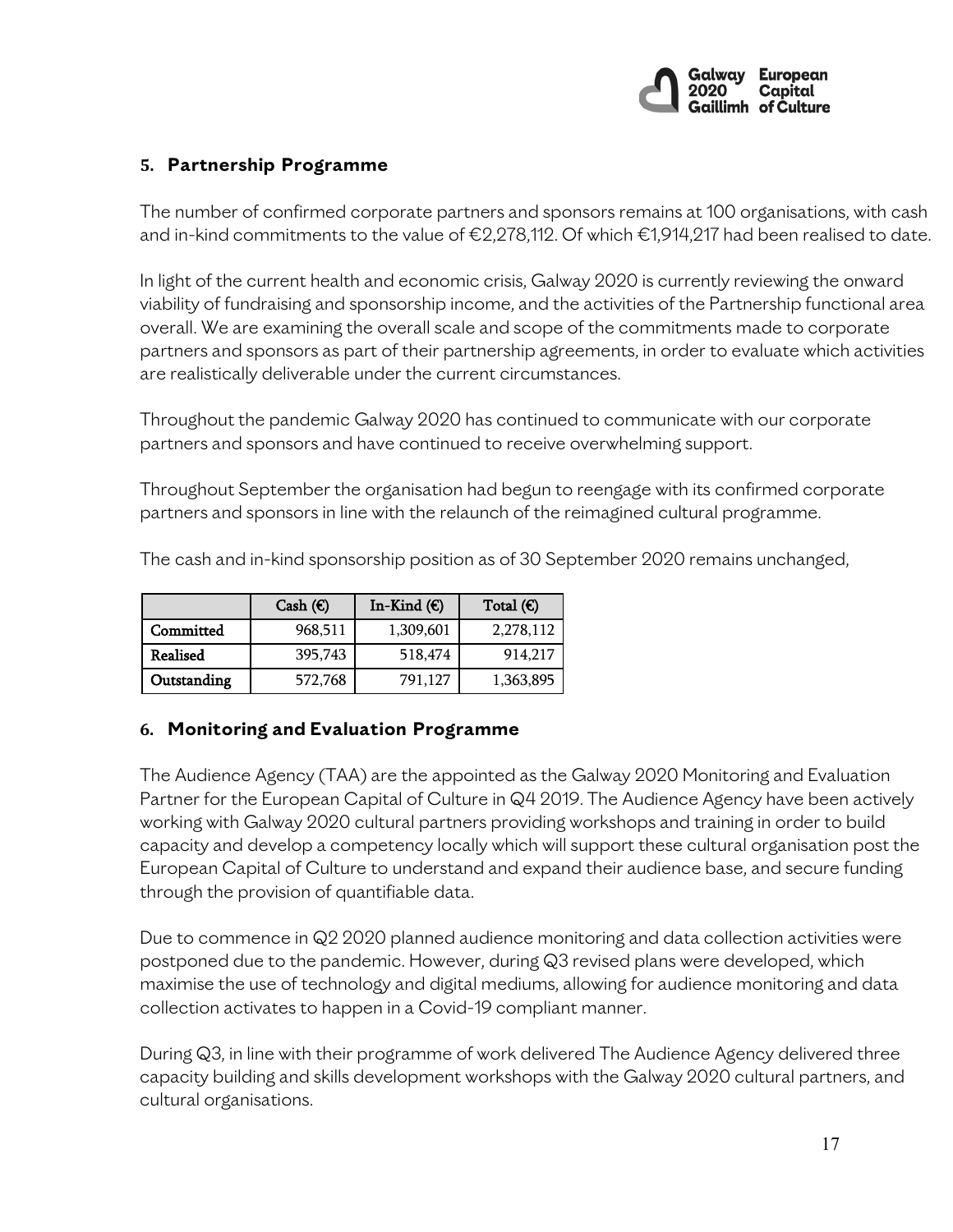

| Date     | <b>Workshop Name</b>              | Outcomes                                     |
|----------|-----------------------------------|----------------------------------------------|
| 20 Aug   | Restarting the evaluation process | Monitoring digital engagement, tools for     |
|          |                                   | tracking and collecting data.                |
| 09 Sep   | Evaluation                        | Types of data, evaluation methodologies,     |
|          |                                   | and resource hub.                            |
| $16$ Sep | Digital Evaluation                | Digital surveying and social listing, Google |
|          |                                   | Analytics & Social & Email Monitoring.       |

Also, during Q3, the Galway 2020 Evaluation Resource Hub went live, which provides the cultural partners with guidance documentation and presentations on topics such as data collection, evaluation models and techniques, and sampling. The Resource Hub also provides cultural partners with access to sample surveys and templates in order to support their data collection.

The Audience Agency are currently in the process of the recruitment process to establish the longitudinal panel. This panel will aim to form a representative sample of the population of Galway residents, and over the coming 12 months TAA will survey this panel to gather their thoughts and experiences in relation to the European Capital of Culture, Galway 2020.

The next key milestones in the monitoring and evaluation process are; finalization of the interim reporting on Galway 2020 due by February 2021, and the final monitoring and evaluation report on Galway 2020 due to be delivered to the European Commission by November 2021.

# **7. Legacy Programme**

Legacy is an important aspect of everything that we do for the European Capital of Culture project and remains as an agenda item for the Board of Galway 2020. Due to the significant impact of COVID 19 locally and nationally, the development of a legacy programme will require close alignment with emerging policies and revised priorities. We will continue to work closely with our local authorities, local stakeholders, national institutions and the DCHG on the development of a legacy programme.